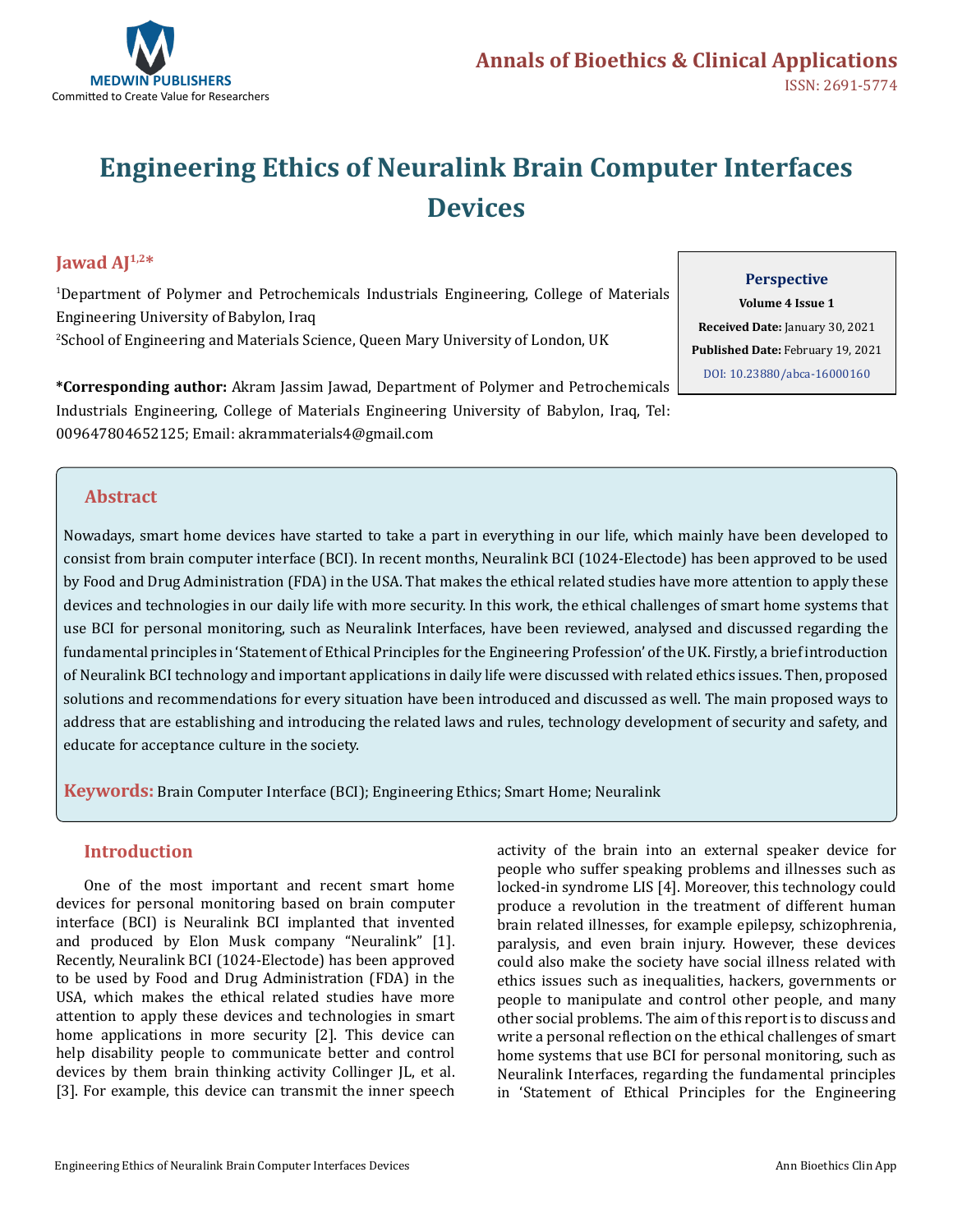# **[Annals of Bioethics & Clinical Applications](https://medwinpublishers.com/ABCA/)**

Profession'. Therefore, a brief introduction of Neuralink BCI technology and important applications in daily life were discussed with related ethics issues, and proposed solutions for every case as well.

#### **Neuralink Brain Computer Interfaces**

Generally, the main components and steps in any BCI process were shown in Figure 1, which includes firstly an implanted array of electrodes to read brain signals, and then transition of that signals information into a receiver machine such as a computer. That BCI has the ability to read brain signals data and apply it in the control process for a specific activity [5]. However, in the implanted process of BCI device from Neuralink Company, about 3072 electrodes per array with 32 electrodes per bundle are inserted by robot. These electrodes give the ability to read and write the brain to allow humans to communicate and control many external devices [6]. Schematics of The implanted device in human, design and an experimental model in a rat model of BCI and a USB-C interface by Neuralink company were shown in Figure 2 a-c respectively Musk E, et al. [7]. Consequently, there are a number of ethical issues that have to take in account when this device used in any application, such as health care or even in entertainment systems.



**Figure 1:** An example Illustration of a brain computer interface product that contain<br>1. Implanted array of electro

- 1. Implanted array of electrodes to read brain signals and<br>2. Transition of that signals information into
- 2. Transition of that signals information into<br>3. A receiver machine such as computer
- 3. A receiver machine such as computer
- 4. Which has ability to read brain signals data
- 5. To apply it in control process for a specific activity [5].



**Figure 2: (a):** The BCI implanted device in human by Neuralink Company; **(b)**: BCI design with a USB-C interface; **(c):**  Experimental of Neuralink BCI in a rat model (10) [7].

#### **Ethical Issues**

One of the most related fundamental principles to Neuralink BCI technologies and devices in 'Statement of Ethical Principles for the Engineering Profession' is point two, which titled "Respect for life, law, the environment and public good". Their main points were summarized in Table 1 with clarify the comment on the application possibility of these limits in the targeted devices of this report. In the literature, it has been suggested that there are four different areas of ethics concern, which are privacy, agency, identity, and bias as well [8]. It has been mentioned that the governments

have to establish regulations, rules, and laws depending on them public ethnicities, religious and socio-economic culture for them nations. Figure 3 represents a summarizing show which covers all possible ethics issues in BCI that proposed by Coin A, et al. [9], which includes three main factors are physical, physiological and social actors [9]. The physical factor is just the user safety; the physiological factors are humanity and personhood, as well as autonomy. While the social factors are stigma and normality, responsibility and regulation, research ethics and informed consent, privacy and security, and justice Coin A, et al. [9].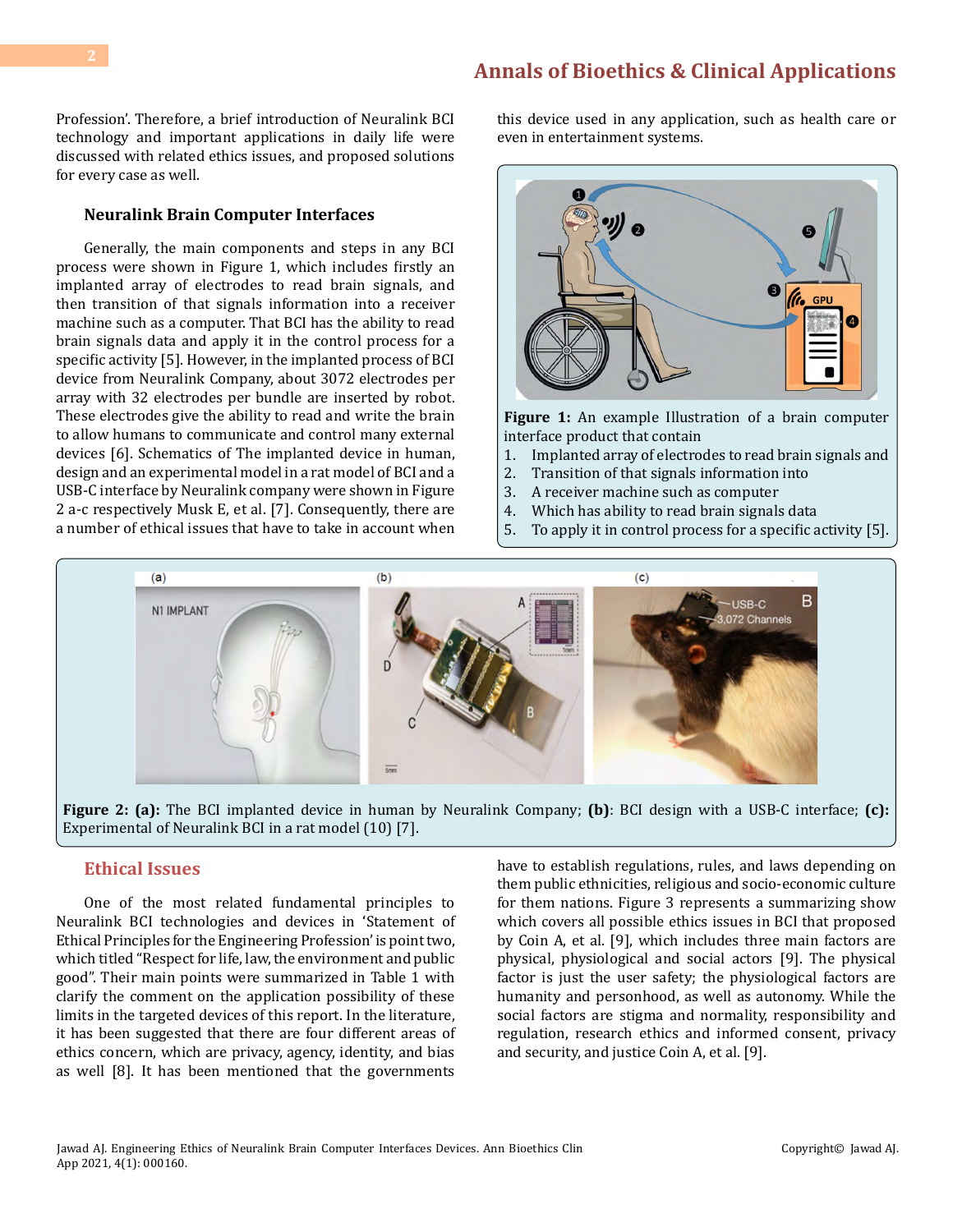| <b>Regulations/Laws (Statement of Ethical</b><br>Principles, 2014) | <b>Possible Application in BCI products</b>                                                                                                   |
|--------------------------------------------------------------------|-----------------------------------------------------------------------------------------------------------------------------------------------|
| <b>Health and safety requirements</b>                              | Low, and needs to rewriting and establishing                                                                                                  |
| <b>Clarify the hazards</b>                                         | Needs to be more clear and specified                                                                                                          |
| Lawful and justified work                                          | Needs to be acceptable in local or national organization, such as the MHRA<br>(Medicines and Healthcare products Regulatory Agency) in the UK |
| Physical and cyber security                                        | Low, and needs to provide a technology with high safety                                                                                       |
| Personal information and intellectual<br>property                  | Needs both establishing laws and invented technology to provide high safety                                                                   |

**Table 1:** The main factors of point 2 in fundamental principles in the UK that were written in 'Statement of Ethical Principles for the Engineering Profession', which titled "Respect for life, law, the environment and public good", with comments on possible application for BCI products.



As it has been mentioned, there are six groups of ethics challenges of BCI Neuralink's devices. The first one is the device has to be lawful and justified work, which means that the device has to be approved before its ethics issues will be considered. For example, Neurohype, which means publicity for some devices and technologies before they have been approved by scientist society, or even before they have been made, which are technologies false and exaggerated or even unsubstantiated claims Dadia T, et al. [10]. The second challenge is to clarify the hazards and research ethics officially from the producer and the organizations. Where, spreading the culture and increasing the awareness regarding the BCI devices not just between the specialist scientist but also between public society, such as the EU and the UNESCO, play a significant role to solve the fair access of both technology and its ethics [5]. Therefore, the transparency of using these devices has to be highly clear to avoid the deception with or without intention, and to make and encourage equality and fair in the society. The third issue is the physical safety. As Neuralink's devices and technology involves inserting thousands of electrodes into the brain surface, it uses by helping a robot to identify and avoid targeting neurons and blood vessels as possible [9]. However, this process may produce physical safety issues such as infections and distortions of neurons, tissues and blood vessels, or reactions of the immune system. Therefore,

the developing and improving in these robot technologies are necessary to minimize the physical safety concerns.

Another point is the privacy that is related to personal information, and identity issues. As this device uses a USB interface, Wi-Fi or Bluetooth ways to transmit the data, which are high likely to be hackered with or without permission, and as an implanted device that gives physical painful under some conditions as it has been mentioned before, together raising hybrid ethical concerns [10]. This could be a big issue in terms of safety consideration. As a result of that, the scientists and suppliers community should provide high safety that the access for these devices only under control of the users. For example if a person have done a crime and consequently the police wanted to access to their device to do the investigation [11]. This police procedure may produce high ethics concerns of the personality data and privacy, which could be widely dangerous and harmful in nondemocracy governments. Kellmeyer P, et al. [12] mentioned that the data protection of the brain have to be in the top of safety guidelines and protection regulations in BCI devices, to solve the important ethical issue in this technology that is personal data protection and mental privacy of users [12]. People should have high ability, freedom and right to protect their private neural and mental information Yuste R, et al. [8]. Also, it is clear that the data will be one of the main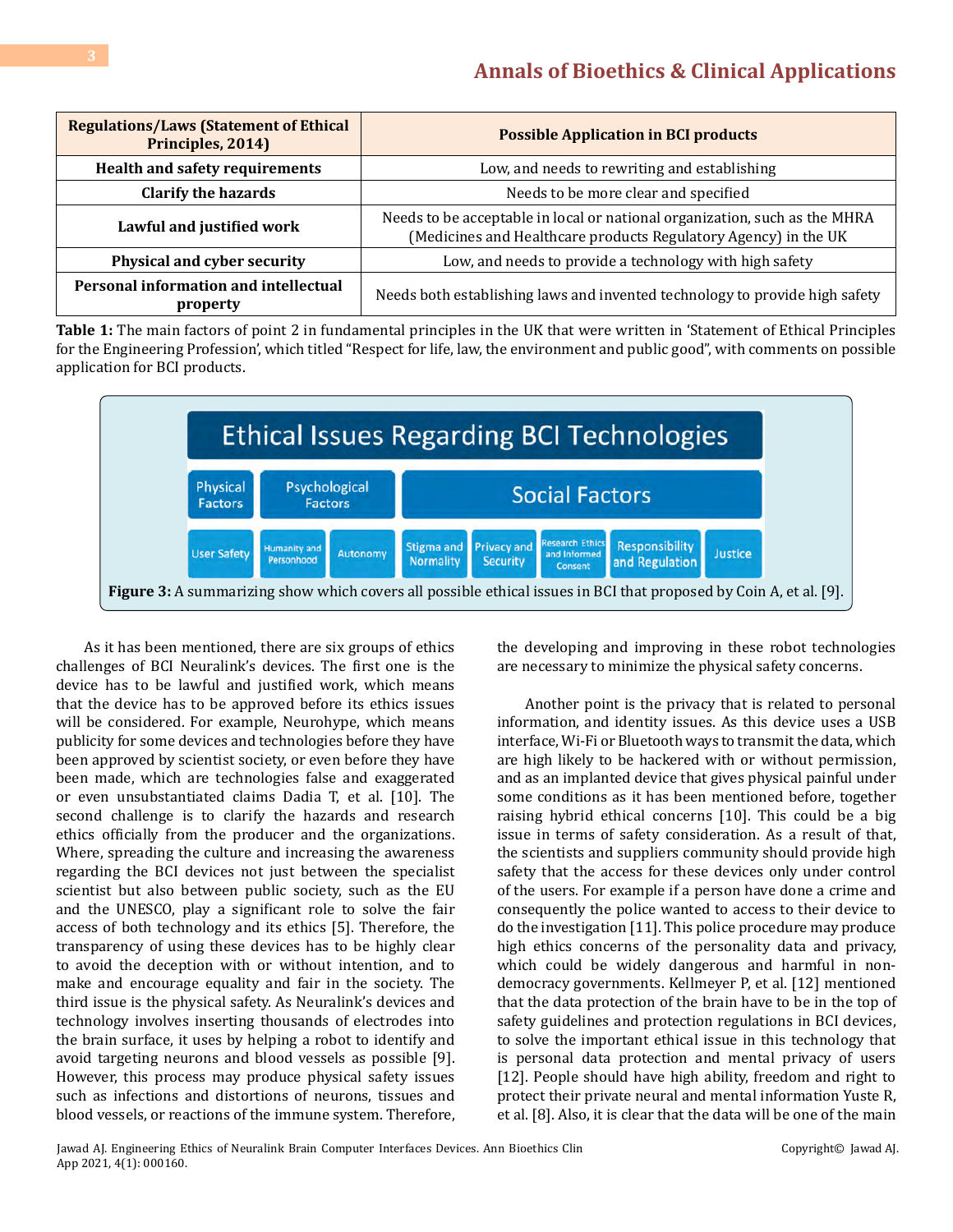things that sell in what called the black market, which needs to stablish new laws to organize and control that.

The agency, autonomy, and responsibility play significant ethical concerns in BCI devices uses. This ethics issue could be happened by shared such a hybrid agency between these implanted devices and human body that makes limitation in the humanity autonomy range in different activities of life. Kellmeyer P, et al. [5] pointed out implanting implanted devices inside humanity brain giving a permission and high ability of these systems in some cases to share the brain thinking or processing activities and maybe making decisions [5]. That is raising a question whether a human or a machine is who would be responsible for machine errors if it happened, which makes un-follow of public rules or leads to an unintended accident.

Additionally, the bias, justice, and normality challenges have high impact on the application of these technologies. As these devices have been manufactured and engineered by a human, to follow a specific direction of brain activity to distinguish based on for example gender, ethnicity, or colour, which maybe produce interaction bias of planted brain. Consequently, these criteria could encourage more differences between society levels and its culture that makes the community is in more unstable situation [13]. There are different possible ways to deal with this challenge by computer and data scientists under study Courtland R, et al. [14]. Also, the possible ethical concern with increasing in intelligence and memory of specific and selected human groups with that hidden device [10]. As a result for that, the device has to be obvious, and not hidden for the society, by setting rules for that. Regarding the equality of access issues that encourage inequalities in the society, these devices have to be available to all people those need it, which may apply by new technologies to make it cheaper or by establish laws to in force the companies [15].

#### **Recommendations**

There are different areas that could be used to deal with these mentioned the six ethics issues, such as establishing the regulations, rules, and laws depending on the public ethnicities, religious and socio-economic culture for people. Another way by enhancing and improving the technology ability or by mixing technology and laws together depending on the conditions of a situation. For example: creating high restricted laws that prevent and minimize technologies false and exaggerated or even unsubstantiated claims, to define the lawful and justified work. Also, establishing high transparency laws of using these devices to avoid the deception with or without intention, and to make and encourage equality and fair in the society.

Additionally, developing and improving in surgery robots technologies are necessary to minimize the physical safety concerns in the inserting and establishing process of BCI devices inside the brain. Also, the scientists and suppliers community should provide safe technologies that the access for these devices only under control of the users. Also, establishing laws that protect the personal data from using by others, and organize data marketing and transmitting if that will be possible to solve the related issues with the privacy, personal information, and identity.

The agency, autonomy, and responsibility issues have become a significant challenge, which could solve by making high restricted of laws and developing these device technologies to make a clear limit between human brain and the BCI activities. It is supposed that setting rules and developing new cheap technologies are both important factors to deal with the bias, justice, and normality challenges of these devices contain BCI. For example, new technologies with cheap price could make these devices available to all people whom need it, which is making the equality of access to these devices, to solve inequalities issues in the society. The restricted laws, which apply to force people who are using these devices to show it in a transparency way, and it has to be obvious for other people, might solve the related issues of the bias and makes it more justice.

#### **References**

- 1. [Fourneret É \(2020\) The Hybridization of the Human](https://pubmed.ncbi.nlm.nih.gov/32892780/)  [with Brain Implants: The Neuralink Project. Camb Q](https://pubmed.ncbi.nlm.nih.gov/32892780/)  [Healthc Ethics 29\(4\): 668-672.](https://pubmed.ncbi.nlm.nih.gov/32892780/)
- 2. (2020) Neuralink Progress. Neuralink.
- 3. [Collinger JL, Wodlinger B, Downey JE, Wang W,](https://pubmed.ncbi.nlm.nih.gov/23253623/)  [Tyler-Kabara EC, et al. \(2013\) High-performance](https://pubmed.ncbi.nlm.nih.gov/23253623/) [neuroprosthetic control by an individual with tetraplegia.](https://pubmed.ncbi.nlm.nih.gov/23253623/)  [The Lancet 381\(9866\): 557-564.](https://pubmed.ncbi.nlm.nih.gov/23253623/)
- 4. [Rainey S, Maslen H, Mégevand P, Arnal LH, Fourneret](https://pubmed.ncbi.nlm.nih.gov/31475659/)  [E, et al. \(2019\) Neuroprosthetic speech: The ethical](https://pubmed.ncbi.nlm.nih.gov/31475659/)  [significance of accuracy, control and pragmatics. Camb Q](https://pubmed.ncbi.nlm.nih.gov/31475659/)  [Healthc Ethics 28\(4\): 657-670.](https://pubmed.ncbi.nlm.nih.gov/31475659/)
- 5. [Kellmeyer P \(2019\) Artificial intelligence in basic](https://www.degruyter.com/document/doi/10.1515/nf-2019-0018/html) [and clinical neuroscience: opportunities and ethical](https://www.degruyter.com/document/doi/10.1515/nf-2019-0018/html)  [challenges. Neuroforum 25\(4\): 241-250.](https://www.degruyter.com/document/doi/10.1515/nf-2019-0018/html)
- 6. [Steinert S, Friedrich O \(2020\) Wired emotions: Ethical](https://link.springer.com/article/10.1007/s11948-019-00087-2)  [issues of affective brain–computer interfaces. Science](https://link.springer.com/article/10.1007/s11948-019-00087-2) [and engineering ethics 26\(1\): 351-367.](https://link.springer.com/article/10.1007/s11948-019-00087-2)
- 7. [Musk E \(2019\) An integrated brain-machine interface](https://www.jmir.org/2019/10/e16194/)  [platform with thousands of channels. JMIR Publication](https://www.jmir.org/2019/10/e16194/)